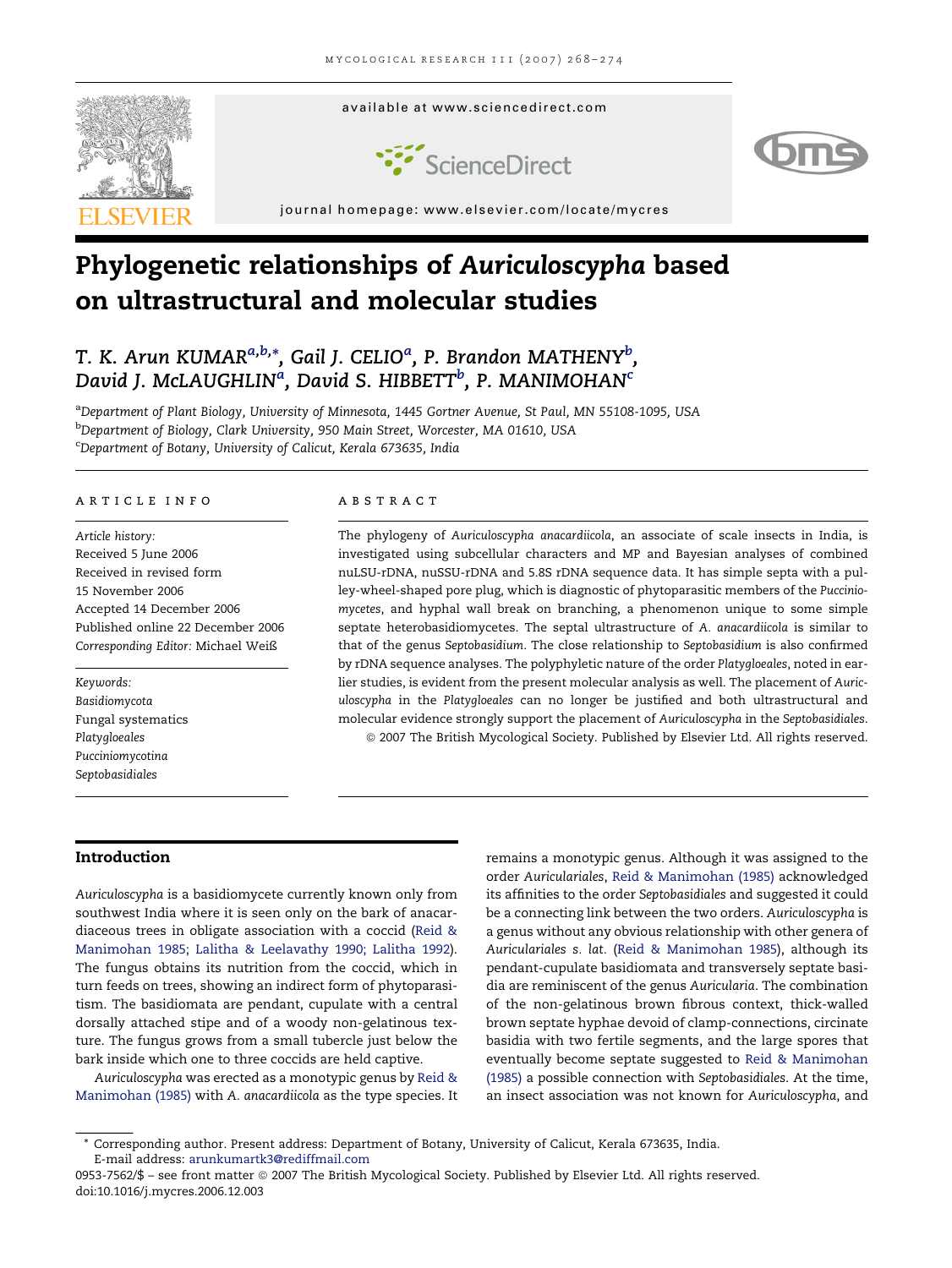hence Reid & Manimohan were reluctant to place it in the Septobasidiales.

Evidence of an obligate relationship with a coccid was obtained by Lalitha & [Leelavathy](#page-6-0) (1990), who suggested a transfer of Auriculoscypha from Auriculariales to Septobasidiales. This was followed by the observation by [Lalitha](#page-6-0) et al. [\(1994\)](#page-6-0) of a yeast phase in the life cycle of Auriculoscypha, which supported its re-disposition in Septobasidiales. Based on these observations, [Bandoni](#page-6-0) (1995) and [Swann](#page-6-0) et al. (2001) placed Auriculoscypha in Septobasidiales. Interestingly, the eighth [\(Hawksworth](#page-6-0) et al. 1995) and ninth (Kirk et al. [2001](#page-6-0)) editions of the Dictionary of the Fungi place Auriculoscypha in Platygloeaceae without giving any reason for such a designation. Auriculoscypha clearly has a convoluted systematic history and its phylogenetic relationships remain uncertain.

In the meantime, the concept of a monophyletic group of organisms included in the subphylum Pucciniomycotina ([Bauer](#page-6-0) et al. [2006;](#page-6-0) syn. Urediniomycetes) has emerged primarily based on biochemical and ultrastructural characters, comprising the rust fungi, the Septobasidiales, and some species that previously were considered as smuts, jelly fungi, deuteromycetes or ascomycetes (Swann & Taylor 1995; [Swann](#page-6-0) et al. 2001; [Aime](#page-6-0) et al. 2006). Emphasis on ultrastructural data resulted in the dismemberment of the order Auriculariales, which now is restricted to species having septal pore swellings and a complex septal pore apparatus (Wells & [Bandoni](#page-6-0) 2001). In addition, ultrastructural and biochemical information have made it clear that the members of the order Platygloeales are not monophyletic [\(Swann](#page-6-0) et al. 2001).

With this backdrop, we decided to examine the ultrastructural and molecular characteristics of Auriculoscypha. Ultrastructural characteristics associated with the septal pore apparatus have been used extensively in the phylogenetic classification of basidiomycetes [\(Bandoni](#page-6-0) 1984; Suh & Sugiyama 1993; Bauer & [Oberwinkler](#page-6-0) 1994; McLaughlin et al. 1995; [Nishida](#page-6-0) et al. 1995; Swann et al. 1999). Similarly, rDNA sequences have proved to be very useful in elucidating fungal phylogeny in the Pucciniomycotina [\(Nishida](#page-6-0) et al. 1995; Berres et al. 1995; Maier et al. 2003; Sampaio et al. 2003; [Wingfield](#page-6-0) et al. 2004; [Aime](#page-6-0) et al. 2007) though relationships within the Septobasidiales and Platygloeales are poorly known [\(Swann](#page-6-0) et al. [2001](#page-6-0)). The present study aims to integrate evidence from the septal ultrastructure and nuclear ribosomal DNA sequences in order to understand the relationships of Auriculoscypha.

#### Materials and methods

Fresh basidiomata of Auriculoscypha anacardiicola were collected from the Calicut University Campus, Kerala State, India, during June 2005 and pure cultures were initiated from spore deposits in tap water agar (TWA). On TWA, the germinating basidiospores produced a yeast stage that eventually became mycelial. Isolates were maintained on 2 % malt extract agar (MEA) at room temperature. Isolate AK274 was used in the present investigations. The basidiome from the spore-print of which the isolate AK274 was derived and the culture are deposited at the University of Minnesota Herbarium (MIN) and Mycological Culture Collection, respectively.

#### Electron microscopy

One-week-old cultures of Auriculoscypha anacardiicola were fixed by flooding petri plates with 2 % (v/v) gluteraldehyde in 0.1 <sup>M</sup> sodium cacodylate buffer, pH 7.2 for about 15 min at room temperature. Pieces of mycelial mat up to  $3 \times 3$  mm in area were cut from the actively growing regions of the colonies using a razor blade. Specimens were fixed in fresh gluteraldehyde solution for 1 h and rinsed in three changes of 0.1 M sodium cacodylate buffer for 15 min each. The samples were then post-fixed in 1 % (v/v) osmium tetroxide in the same buffer for 4 h at room temperature, rinsed with glass-distilled water three times for 15 min each, and stained overnight with 0.5 % (v/v) aqueous uranyl acetate at room temperature in the dark. After three 10-min rinses in water, specimens were dehydrated in a graded acetone series (25 % for 2 h, 50 %, 75 %, 95 % for 30 min, and 100 % for 1 h), and infiltrated with Quetol 651 resin (Ted Pella, Inc., Redding, CA). Half of the samples were dish embedded ([Mims](#page-6-0) et al. 2003), while the other half were flat embedded (following Kleven & [McLaughlin](#page-6-0) [1989](#page-6-0)). Resin was polymerized at 74 "C for 24–48 h.

Blocks were sectioned on a Reichert–Jung ultramicrotome using a diamond knife. Thin (96–100 nm) sections were collected on Formvar-coated single-slot copper grids and were dried on carbon-coated Formvar bridges using the procedure of [Rowley](#page-6-0) & Moran (1975). Sections were stained with 3 % uranyl acetate followed by triple lead stain (Sato [1968](#page-6-0)), and examined with a Philips CM-12 transmission electron microscope operating at 60 kV.

#### DNA extraction, amplification and sequencing

DNA was extracted from ground mycelium of isolate AK274 and CBS101449 (Kriegeria eriophori, culture obtained from CBS Culture Collection) using a EZNA Fungal DNA Kit (Omega Bio-tek, Doraville, Georgia). The nuLSU, nuSSU, and ITS regions, including the 5.8S rRNA gene, were amplified by PCR performed on a MJ Research PTC-200 thermo-cycler. The primers LROR and LR7 ([Vilgalys](#page-6-0) & Hester 1990) were used for amplifying the nuLSU. Primers PNS1, NS41, NS19b and NS8 (White et al. 1990; [O'Donnell](#page-6-0) et al. 1998) were used for the nuSSU regions. ITS regions were amplified using the primers ITS1F and ITS4 (White et al. 1990; [Gardes](#page-6-0) & Bruns [1993](#page-6-0)). PCR products were purified using a QIAquick PCR Purification Kit (Qiagen, Valencia, CA). Sequencing reactions were set up using a Big-dye 3.1 dye terminator chemistry (Applied Biosystems, Foster City, CA) and sequenced at the DNA sequencing facility in the laboratory of Rytas Vilgalys (Biology Department, Duke University). The sequencing primers used for nuLSU regions were LROR, LR7, LR3, LR3R and LR5 [\(Vilgalys](#page-6-0) & [Hester](#page-6-0) 1990, [http://www.biology.duke.edu/fungi/mycolab/](http://www.biology.duke.edu/fungi/mycolab/primers) [primers](http://www.biology.duke.edu/fungi/mycolab/primers)), for nuSSU regions the primers PNSI, NS41, NS19b, NS19bc, NS6, NS51, NS8 (White et al. 1990; [O'Donnell](#page-6-0) et al. [1998](#page-6-0)) and ITS1F and ITS4 for the ITS regions ([White](#page-6-0) et al. 1990; [Gardes](#page-6-0) & Bruns 1993, [http://www.biology.duke.edu/](http://www.biology.duke.edu/fungi/mycolab/primers) [fungi/mycolab/primers\)](http://www.biology.duke.edu/fungi/mycolab/primers). Sequence chromatograms were compiled using software Sequencher 4.1 (GeneCodes, Ann Arbor, MI). Sequences newly generated for this study have been deposited at GenBank [\(www.ncbi.nlm.nih.gov\)](http://www.ncbi.nlm.nih.gov) [\(DQ419918,](http://www.ncbi.nlm.nih.gov) [DQ419919](http://www.ncbi.nlm.nih.gov), [DQ419920](http://www.ncbi.nlm.nih.gov), [DQ419921](http://www.ncbi.nlm.nih.gov), [DQ419922](http://www.ncbi.nlm.nih.gov)).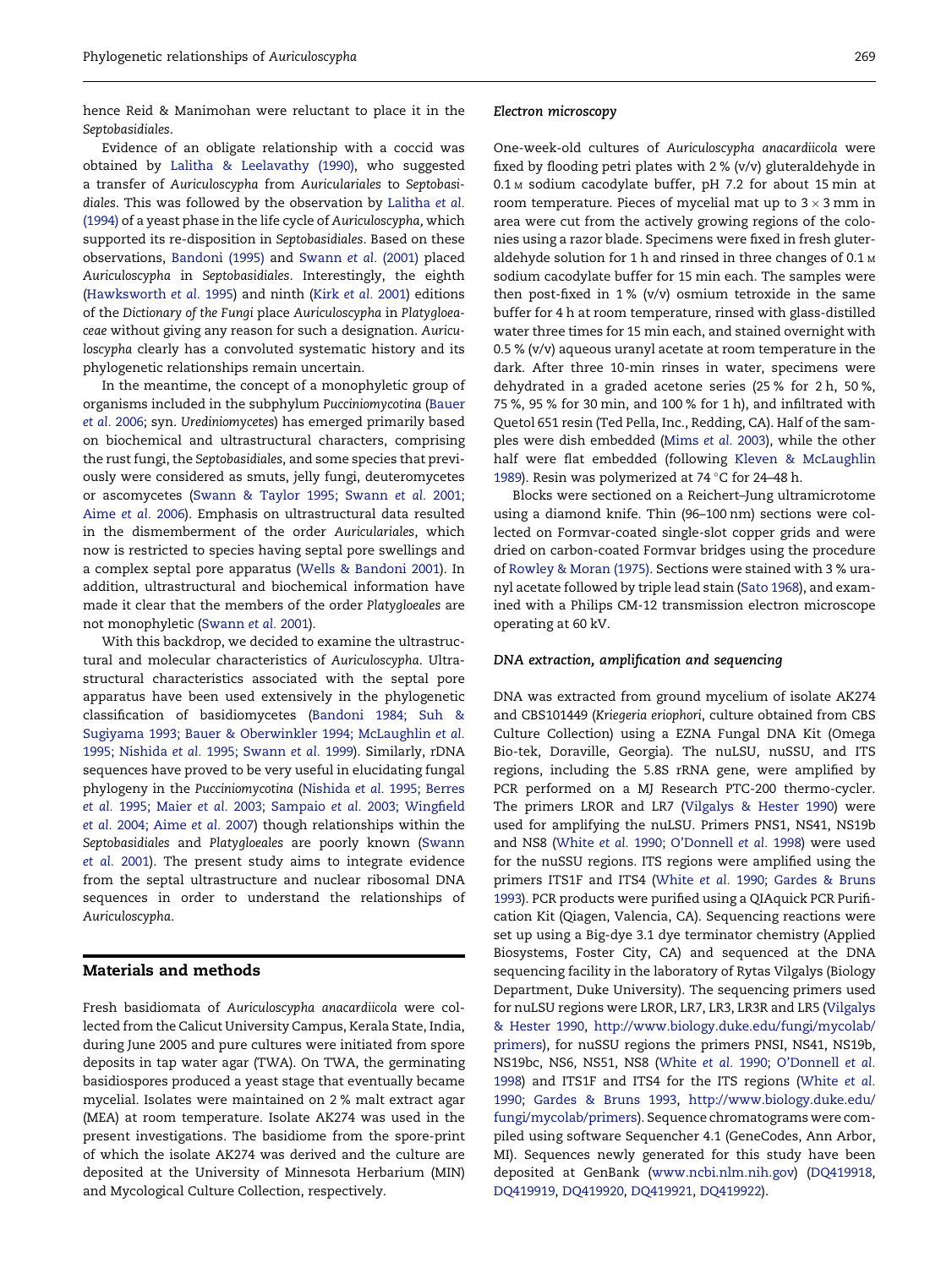#### Phylogenetic analysis

The alignment included 37 taxa with two species of Malassezia (Ustilaginomycetes) used as the outgroup. Representatives were chosen from the Microbotryomycetes and the five recognized orders of Pucciniomycetes as proposed by [Bauer](#page-6-0) et al. 2006 and the AFTOL classification project ([http://www.clarku.edu/](http://www.clarku.edu/faculty/dhibbett/AFTOL.htm) [faculty/dhibbett/AFTOL.htm](http://www.clarku.edu/faculty/dhibbett/AFTOL.htm)). Sequences of taxa, other than the newly generated ones, were taken from the AFTOL database (<http://ocid.nacse.org/research/aftol/data.php>) and the missing rDNA sequences for certain taxa were supplemented with those available from GenBank (Table 1). Sequences for the nuLSU region were missing for two taxa, six taxa lacked nuSSU data, and the 5.8S region sequences were unavailable for 16 taxa. For Helicobasidium corticioides and Septobasidium burtii, only the nuSSU sequences were available. Sequences for the 25S and 18S regions of Septobasidium sp. were taken from those deposited in GenBank as Septobasidium sp. ([AY254182\)](http://www.ncbi.nlm.nih.gov) and Septobasidium canescens [\(AY123320\)](http://www.ncbi.nlm.nih.gov), respectively. The sequence data for the nuLSU, nuSSU, and 5.8S regions were aligned separately in McClade 4.0 ([Maddison](#page-6-0) &

[Maddison](#page-6-0) 2000). Ambiguously aligned characters were excluded, and gaps were scored as missing data. The individual alignments were later combined in an interleaved format. The combined dataset is available from TreeBASE ([http://](http://www.treebase.org/tree-base/) [www.treebase.org/tree-base/](http://www.treebase.org/tree-base/)) with study and matrix accession numbers, S1611 and M2894, respectively.

MP and Bayesian [\(Huelsenbeck](#page-6-0) et al. 2001) methods were used for phylogenetic inference. MP was performed with PAUP 4.0b10 [\(Swofford](#page-6-0) 2002) using the heuristic search option with tree bisection–reconnection (TBR) branch swapping algorithm, with 20 replicates using random step-wise addition, holding one tree at each step, saving all minimal length trees and setting maxtrees unrestricted. All characters were given equal weight. BS analysis [\(Felsenstein](#page-6-0) 1985) was carried out to assess the relative branch support with the full heuristic search option on 1K replicates (BS parameters were the same as employed in MP tree searches) and retaining only groups with frequencies more than 50 %. Bayesian phylogenetic inference was done using the software MrBayes 3.1.1 (Ronquist & [Huelsenbeck](#page-6-0) 2003) with a general-time reversible (GTR) model, including a proportion of invariable sites and

| Table 1 - Sampled taxa with GenBank sequence accession numbers |          |             |          |
|----------------------------------------------------------------|----------|-------------|----------|
| Taxon                                                          | 25S      | <b>18S</b>  | 5.8S     |
| Auriculoscypha anacardiicola                                   | DQ419920 | DQ419921    | DQ419922 |
| Chrysomyxa arctostaphyli                                       | AY700192 | AY657009    | DQ200930 |
| Coleosporium asterum                                           | AF522164 | AY123286    |          |
| Cronartium ribicola                                            | DQ354560 | M94338      | L76499   |
| Endocronartium harknessii                                      | AY522175 | M94339      | U75983   |
| Eocronartium muscicola                                         | AF014825 | AY123323    |          |
| Gymnosporangium juniperi-virginianae                           | AY629316 | AY123289    | DQ267127 |
| Helicobasidium corticioides                                    |          | U75303      |          |
| H. mompa                                                       | AY254178 | U77064      | AY292429 |
| H. purpureum                                                   | AY222049 |             | AY460132 |
| Herpobasidium filicinum                                        | AY512850 |             |          |
| Hyalopsora polypodii                                           | AY512852 | AB011015    |          |
| Insolibasidium deformans                                       | AF646099 | AY123292    |          |
| Jola cf. javensis                                              | DQ416207 | DQ416206    |          |
| J. hookerianum                                                 | DQ416208 |             |          |
| Kriegeria eriophori                                            | AY745728 | DQ419918    | DQ419919 |
| Kuehneola uredinis                                             | AY745696 | DQ092919    |          |
| Leucosporidium scottii                                         | AY646098 | AY707092    | DQ221110 |
| Malassezia furfur                                              | AY745725 | AY083223 GB | AY743635 |
| M. pachydermatis                                               | AY745724 | DQ457640    | AY387142 |
| Microbotryum reticulatum                                       | AY213003 | U79566      |          |
| M. violaceum                                                   | AY512864 | U77062      | AY588099 |
| Pachnocybe ferruginea                                          | L2028    |             | AY618669 |
| Pileolaria toxicodendri                                        | AY745699 | DQ092921    |          |
| Platygloea disciformis                                         | AY629314 | DQ234563    | DQ234556 |
| P. pustulata                                                   | AY512871 | DQ198786    |          |
| Puccinia hordei                                                | DQ354527 | AY125412    | AY187089 |
| Pucciniastrum goeppertianum                                    | AF522180 | AY123305    | L76509   |
| Rhodotorula hordea                                             | AY631901 | AY657013    | DQ234557 |
| Septobasidium burtii                                           |          | AY123322    |          |
| S. carestianum                                                 | L20289   | DQ198787    |          |
| Septobasidium sp.                                              | AY254182 | AY123320    |          |
| Thanatophytum crocorum                                         | AY885168 | D85648      | AY460132 |
| Triphragmium ulmariae                                          | AF426219 | AY125402    |          |
| Tuberculina maxima                                             | AY222044 |             | AY460151 |
| T. sbrozzii                                                    | AY222045 |             | AY460172 |
| Uromyces appendiculatus                                        | AY745704 | DQ354510    | AB115741 |
|                                                                |          |             |          |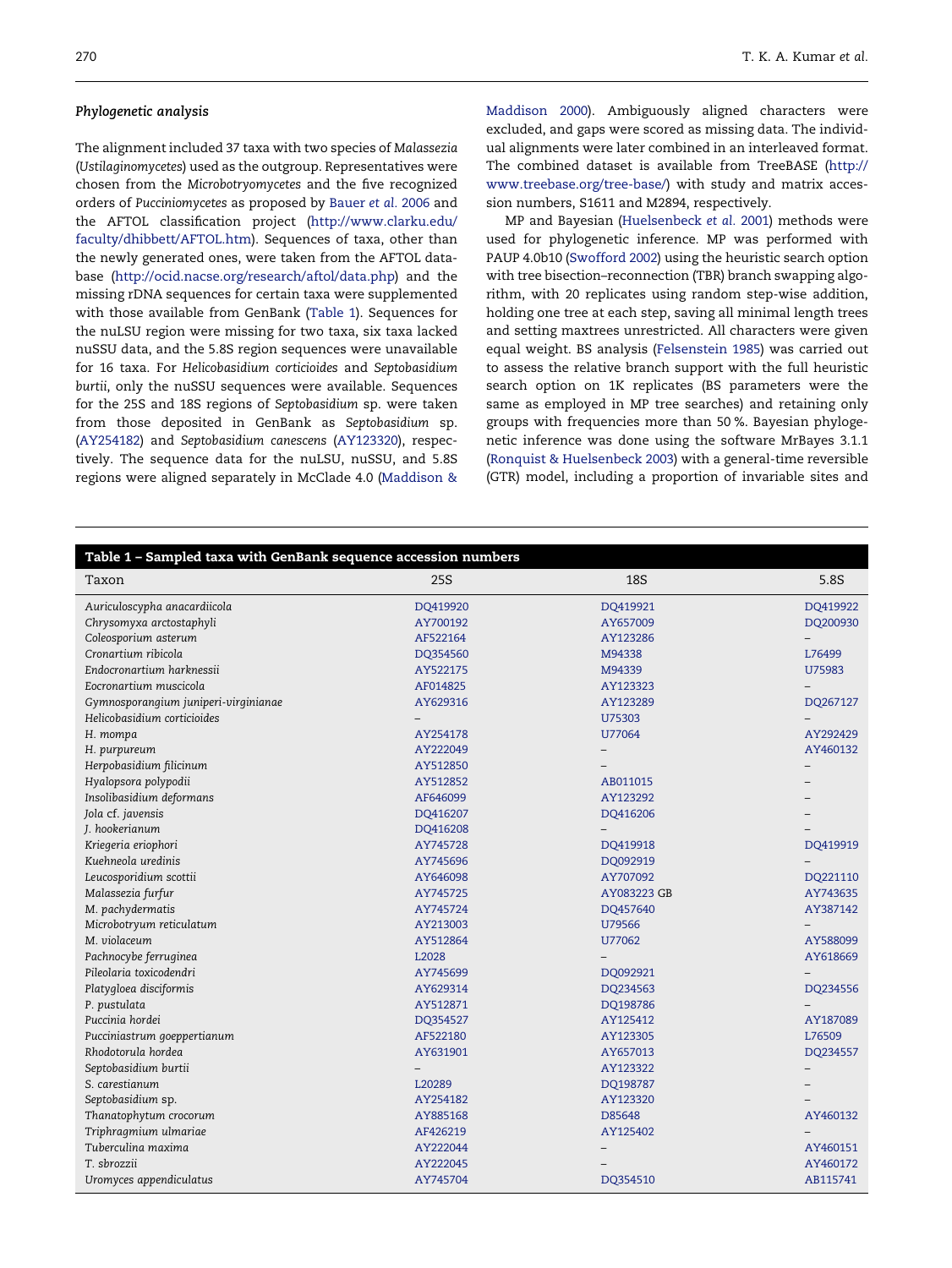gamma distributed substitution rates at the remaining sites. Multiple independent analyses were run from random starting trees for 2M generations, with trees saved every 100 generations, using four chains and a burn-in of 2K trees. Likelihood scores were plotted against the number of generations to assess stationarity of the Metropolis-coupled MCMC sampling process. These curves indicated that a choice of a 10 % burn-in was justified. Thirty-six thousand trees from the 40K trees sampled were used to calculate the PPs. PP values above or equal to 0.95 were considered significant.

## Results

#### Ultrastructural observations

Hyphae of Auriculoscypha anacardiicola have a consistently thick double wall (combined lateral wall thickness ranging from 140–640 nm) composed of electron-dense fibrillar material [\(Fig](#page-4-0) 1A). A thin diffused zone of fibrillar material is also seen on the outer wall surface, which may be the gelatinous, adhesive substance that gives the culture mycelium its sticky nature. Hyphal branch initiation involves disruption of the outer wall layer. The sequence of events associated with lateral branch formation and outer wall rupture are evident from the micrographs taken at different developmental stages [\(Fig](#page-4-0) 1A–C). Almost round electron-sparse areas initially appear in the outer wall layer beneath the outer diffuse zone before branch initiation ([Fig](#page-4-0) 1A–B). As the branch initial develops, these electron-sparse regions gradually increase in area leading to complete dissolution of the electron-dense fibrillar portion of the wall. The developing branch emerges through this ruptured part of the outer wall. New branch walls are formed from and are continuous with the inner wall layers of the old hyphae, leaving a distinct collar-like disruption mark around the base of the new branch ([Fig](#page-4-0) 1C).

A study of seven septa with partial or full serial sections revealed the structure of the septal pore apparatus. The septa are simple, continuous with the lateral wall, and become slightly thinner toward the middle. This is followed by a sudden swelling and an abrupt constriction resembling a beaklike structure at the pore [\(Fig](#page-4-0) 1A–D). The pore is occluded by a pulley-wheel-shaped electron-dense matrix surrounded by a zone of ribosome exclusion [\(Fig](#page-4-0) 1D–F). The average pore diameter is 40 nm. Septal pore caps are absent. Large microbodies (approximately 140–300 nm in diameter) are consistently observed surrounding the zone of exclusion ([Fig](#page-4-0) 1D–E). Except at the two zones of exclusion, numerous ribosomes, probable lipid globules or storage products, appearing as large electron-dense bodies, and vacuoles are present throughout the cell [\(Fig](#page-4-0) 1A–F). The electron-dense bodies are also present around the zone of exclusion ([Fig](#page-4-0) 1D–F).

#### Molecular analysis

Our molecular analyses yielded phylogenetic trees indicating the relative placement of the genus Auriculoscypha within the closely related taxa. The parsimony analysis yielded a single tree (2028 steps,  $CI = 0.577$ ). Trees generated from MP and MrBayes analyses were extremely similar in topology, and hence only the Bayesian tree is shown ([Fig](#page-5-0) 2). These analyses identified five clades supported by high BS and PP values. A. anacardiicola was positioned closer to the Septobasidium species with 100 % BS and PP value (1.0) and its placement in Septobasidiales is supported by all analyses. The whole Septobasidiales clade also receives a high PP score. Platygloea pustulata is positioned closer to the Septobasidiales rather than among the Platygloeales. Of the 37 taxa included in the study, 12 taxa belonged to the Pucciniales (syn. Uredinales), six in Platygloeales and four were grouped in Septobasidiales. Helicobasidium purpureum, H. mompa, Tuberculina sbrozzii, T. maxima, and Thanatophytum crocorum clustered together as a distinct clade, the Helicobasidiales R. Bauer et al. [\(2006\).](#page-6-0) Pachnocybe ferruginea is the type species of Pachnocybe and the only representative of the Pachnocybales sampled here.

#### Discussion

Ultrastructural evidence strongly supports the placement of Auriculoscypha anacardiicola in the Septobasidiales. It has simple septa with a pulley-wheel-shaped pore plug, which, according to [Swann](#page-6-0) et al. (2001), is diagnostic of phytoparasitic Pucciniomycetes [\(Fig](#page-5-0) 2). The septal ultrastructure of Auriculoscypha is somewhat similar to the septal pore apparatus in the genus Septobasidium observed by [Dykstra](#page-6-0) (1974). Unfortunately, only limited information is available on septal structure of Septobasidium from [Dykstra's](#page-6-0) (1974) work, which is the only published account on the topic. Although five species of Septobasidium were considered in that study [\(Dykstra](#page-6-0) 1974), the septal pore information is inadequate and only S. burtii could really be compared. In S. burtii a single very low magnification micrograph suggests that a pulley-wheel plug may be present [\(Dykstra](#page-6-0) 1974: fig. 7). In Septobasidium no zone of exclusion around the septal pores and no bordering microbodies were observed, but one micrograph [\(Dykstra](#page-6-0) 1974: fig. 5, lower right) suggests a possible microbody. A recent study by [Bauer](#page-6-0) et al. [\(2006\)](#page-6-0) gives structural data on the septal pore apparatus of Septobasidium carestianum, revealing a pulley-wheel-shaped pore plug. The single micrograph from this study again does not provide details on the microbodies and zone of ribosome exclusion but confirms the pulley-wheel-pore plug in Septobasidium, a feature that it shares with Auriculoscypha, thus supporting the link between the two genera. The rupture of the outer hyphal cell wall layer at branching is characteristic of several clades of the Pucciniomycotina [\(Fig](#page-5-0) 2), including rusts, some Agaricostilbomycetes and several Pucciniomycetes members such as Jola, Eocronartium, Pachnocybe, and Helicobasidium [\(Swann](#page-6-0) et al. 2001), but has not yet been observed in Septobasidium. Wall breakage in Auriculoscypha probably involves enzymatic degradation of the outer wall layer.

The close relationship to Septobasidium is also confirmed by rDNA sequence analyses ([Fig](#page-5-0) 2). The polyphyletic nature of Platygloeales, noted in earlier studies (e.g., [Swann](#page-6-0) et al. 2001), is evident from the present molecular analysis as well. The two species of Platygloea included in the study settle in two different clades. [Moore](#page-6-0) (1990) had initially erected the order Platygloeales to incorporate the phylogenetically varied simple-septate auricularioid taxa. Based on molecular phylogenetic analyses, [Weiss](#page-6-0) et al. (2004) first used the order in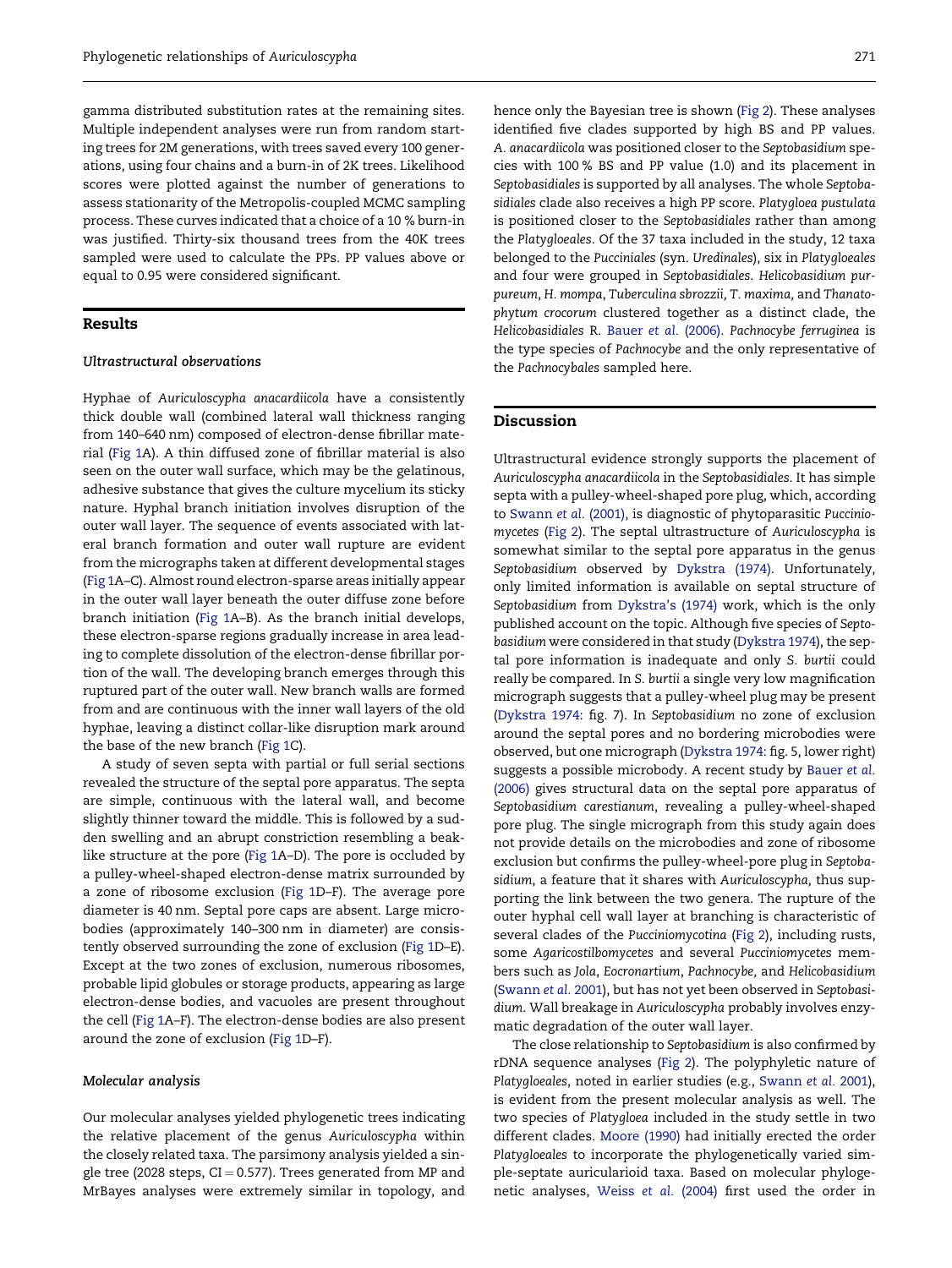<span id="page-4-0"></span>

Fig 1 – Hyphal wall breakage at branching and septal pore apparatus of Auriculoscypha anacardiicola. (A–C) New branch emergence and associated wall breakage. Bars = 1  $\mu$ m. (D–F) Simple septa and subcellular structures in and around the septal pore complex. Bars  $= 0.25 \mu m$ . (A) Inner (3) and outer (2) hyphal wall layers covered by a diffused zone (1). Wall dissolution begins with the appearance of electron-light areas in the outer wall layer (between arrows). (B) Growth of new branch through the dissolved wall (arrows). (C) New branch walls formed from and continuous with the inner wall layers of the parent hypha leaving a distinct collar-like disruption mark (arrows) around the base of the new branch. (D) Septum with wall swellings that abruptly taper towards the pore, pore plug (PO), zone of organelle exclusion (indicated by arrowheads), ribosomes (R), microbodies (MB) and electron-dense globules (DB). (E) Large microbodies surrounding the zone of ribosome exclusion. (F) Pulley-wheel-shaped plug (PO) occluding the septal pore and electron-dense globule (DB).

a new sense, to represent the lineage comprising Platygloea disciformis and its relatives. The order Platygloeales s. strict. is a monophyletic group containing P. disciformis and six other genera listed in [Bauer](#page-6-0) et al. (2006). The results of the present investigation reveal that the placement of Auriculoscypha in Platygloeales as in the Dictionary of the Fungi ([Hawksworth](#page-6-0) et al. [1995;](#page-6-0) Kirk et al. 2001) can no longer be justified.

Although the position of Auriculoscypha within Septobasidiales is now clear, its precise relationships within the family Septobasidiaceae are not evident from the present study. The family Septobasidiaceae is a monophyletic group containing five genera, all of which are phytoparasitic insect symbionts ([Swann](#page-6-0) et al. 2001). All species are associated with scale insects on living plants and have simple septal pores, auricularioid basidia, characteristic haustoria, and lack clamp connections. Auriculoscyphadiffers fromall other generaofthe family inhaving woody, stipitate–cupulate basidiomata. The basidiomata of all the remaining genera are comparatively much less organized mycelial mats that are resupinate on the host plant. Another distinctive feature of Auriculoscypha is a subcortical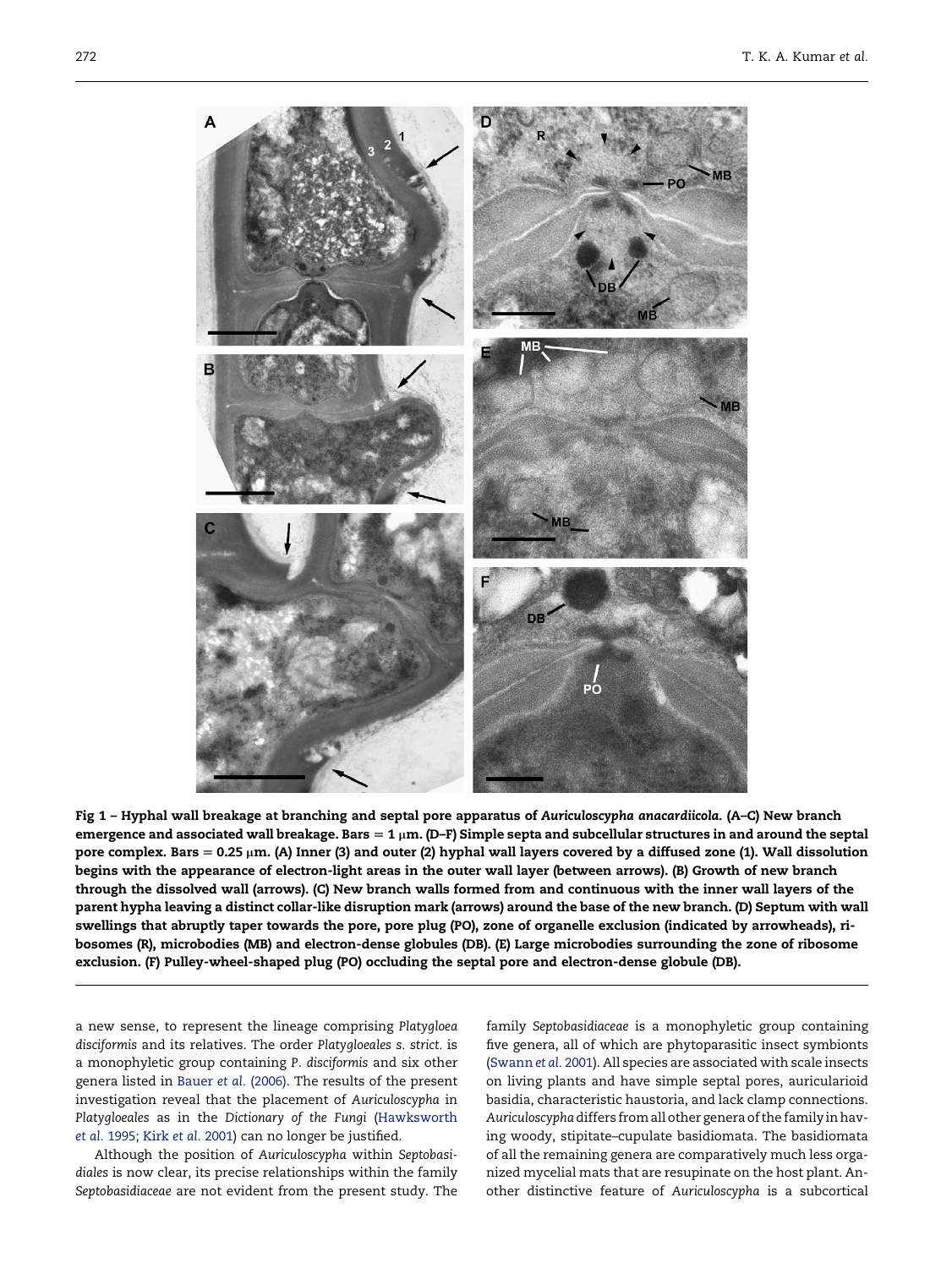<span id="page-5-0"></span>K-hyphal wall breakage at branching



Fig 2 – The 50 % majority-rule consensus tree from 36K trees obtained from Bayesian MCMC analysis using nurDNA sequence data. Values above branches indicate the posterior probability of that clade. Only values equal or greater than 0.95 are shown. Branches receiving MP BS values above or equal to 50 are shown in double lines. Auriculoscypha anacardiicola is placed in bold font to highlight its phylogenetic position in the tree. The distribution of hyphal wall breakage on branching and of the pulley-wheel-shaped pore plugs in Pucciniomycetes is shown.

tubercle whose wall is composed of both fungal hyphae and plant tissues. Inside this tubercle, a single insect (usually) is trapped throughout its life. Insects thus parasitized by Auriculoscypha have no freedom of movement and remain immature andincapableof reproduction([Lalitha1992](#page-6-0)).Thiskindof a relationship with the insect may be more primitive than that of Septobasidium, where multiple insects are associated with a single fungal thallus. Moreover, in the Septobasidium-scale insect association, many of the insects under each fungal colony are unparasitized and are free to move around and reproduce (Couch 1938) suggesting that the Septobasidium-scale insect association has evolved via kin selection on the part of the insect symbionts.

#### Acknowledgements

This research was part of the Assembling the Fungal Tree of Life project (National Science Foundation grants DEB-0228671 and DEB-0228657), which supported A.K. as a visiting scholar in the laboratories of D.J.M. and D.S.H. We thank Mahajabeen Padamsee for help in initial specimen preparation for electron microscopy work. We thank Michael Weiss for editorial suggestions and the two anonymous reviewers for their critical comments on the manuscript.